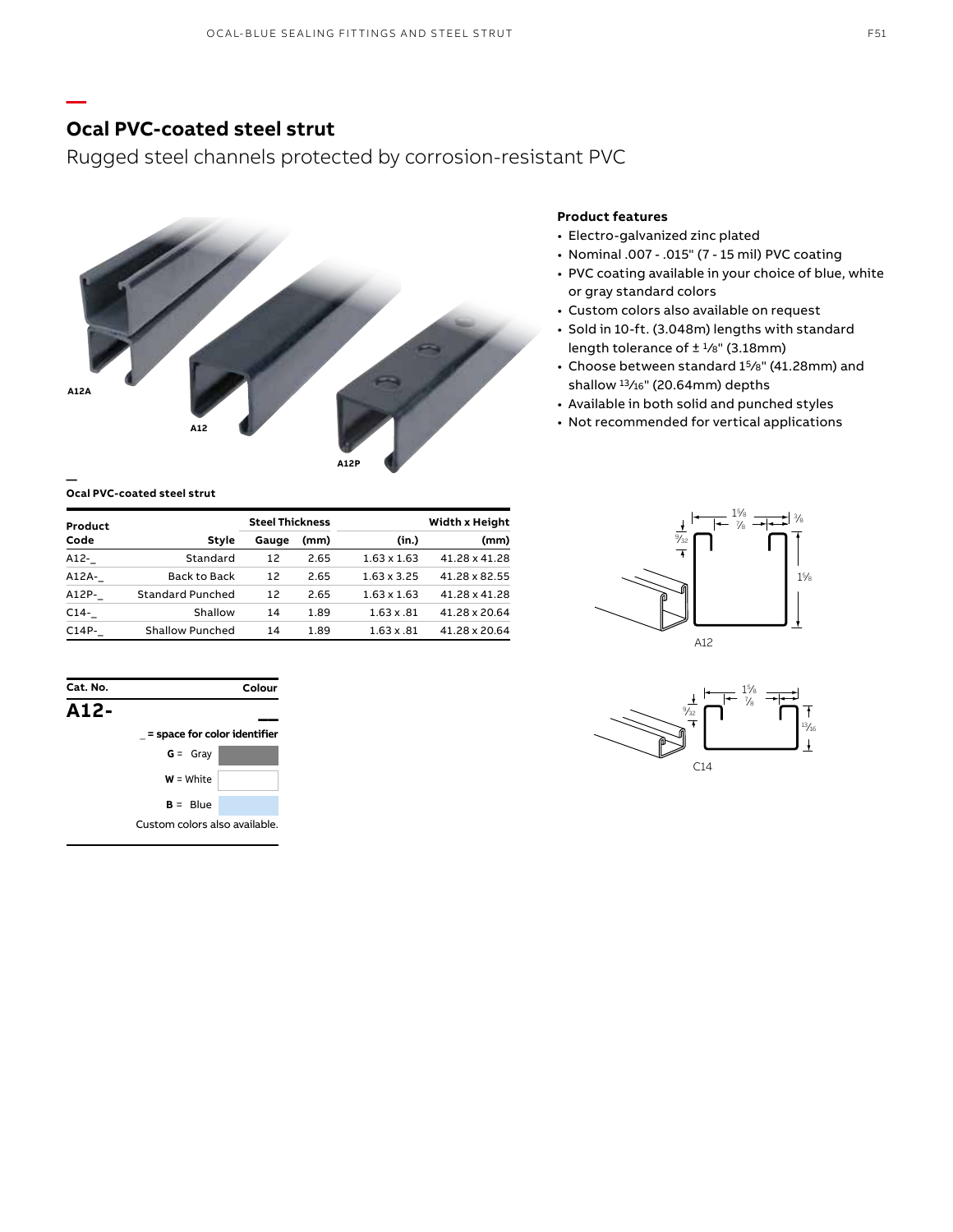## **All-thread rod**

Continuously threaded rod for use with conduit hangers and strut to suspend overhead conduit runs



### **Product features**

- All-thread steel rod coated with Nominal .007 .015" (7 - 15 mil) PVC in blue, white or gray with custom colors available on request
- Available in  $\frac{1}{4}$ ",  $\frac{3}{8}$ " or  $\frac{1}{2}$ " standard diameters and in 3-, 6- or 10-ft. standard lengths
- Also available uncoated in Type 304 or Type 316 stainless steel
- Stainless steel all-thread rod comes in  $\frac{3}{8}$ " or  $\frac{1}{2}$ " diameters in 6-ft. standard lengths with other diameters and lengths available on request

#### **Ocal PVC-coated steel all-thread rod**

|            | <b>Trade Size</b> |       |                   | Length |  |
|------------|-------------------|-------|-------------------|--------|--|
| Cat. No.   | (in.)             | (mm)  | (f <sub>t</sub> ) | (mm)   |  |
| THR1/4X10- | 1/4               | 6.35  | 10.00             | 3.05   |  |
| THR3/8X3-  | $^{3}/_{8}$       | 9.53  | 3.00              | 0.91   |  |
| THR3/8X6-  | $^{3}/_{8}$       | 9.53  | 6.00              | 1.83   |  |
| THR3/8X10- | $^{3}/_{8}$       | 9.53  | 10.00             | 3.05   |  |
| THR1/2X3-  | 1/2               | 12.70 | 3.00              | 0.91   |  |
| THR1/2X6-  | 1/2               | 12.70 | 6.00              | 1.83   |  |
| THR1/2X10- | 1/2               | 12.70 | 10.00             | 3.05   |  |

#### **— Stainless steel all-thread rod**

| <b>Type 304 Stainless</b> | <b>Type 316 Stainless</b><br>Cat. No. |               | <b>Trade Size</b> | Length            |      |  |
|---------------------------|---------------------------------------|---------------|-------------------|-------------------|------|--|
| Cat. No.                  |                                       | (in.)         | (mm)              | (f <sub>t</sub> ) | (mm) |  |
| H104-3/8X6SS              | H104 3/8X6SS316                       | $\frac{3}{8}$ | 9.53              | 6.00              | 1.83 |  |
| H104 3/8X12SS             | H104-3/8X12SS6                        | $\frac{3}{8}$ | 9.53              | 12.00             | 3.66 |  |
| H104-1/2X6SSC             | H104-1/2X6SS6                         | 1/2           | 12.70             | 6.00              | 1.83 |  |
| H104 1/2X12SS             | H104 1/2X12SS316                      | 1/2           | 12.70             | 12.00             | 3.66 |  |

| Cat. No.   | Diameter x Length | Colour                        |
|------------|-------------------|-------------------------------|
| <b>THR</b> | $3/8 \times 3$ -  |                               |
|            |                   | = space for color identifier  |
|            |                   | $G = Gray$                    |
|            |                   | $W = White$                   |
|            |                   | $B = Blue$                    |
|            |                   | Custom colors also available. |

**—**

**—**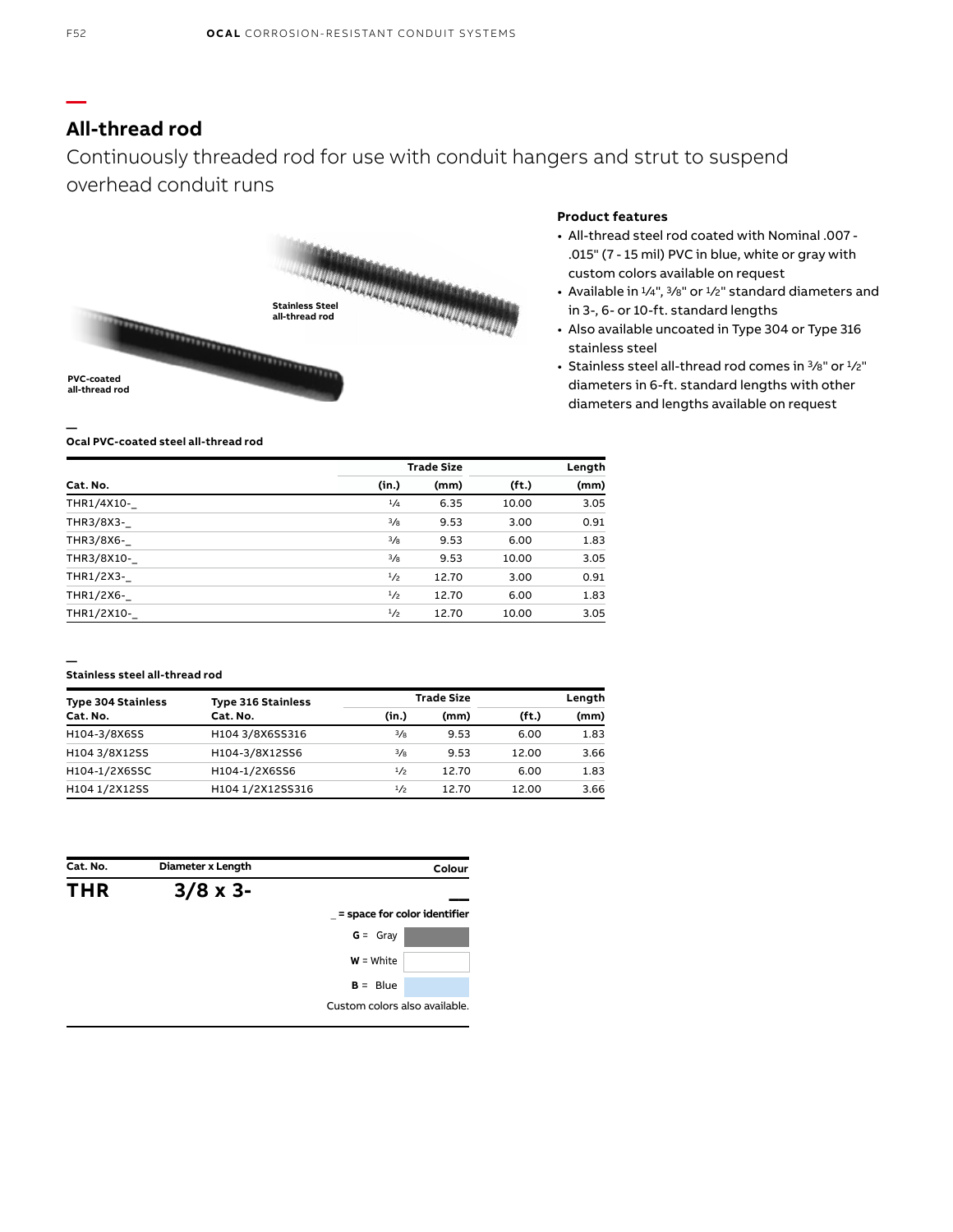#### F53

### **Ocal PVC-coated hanger rod beam clamps**

Corrosion-protected clamps for hanging threaded rod



**—**



### **Product features**

- Malleable iron construction
- Nominal .007 .015" (7 15 mil) PVC coating in blue, white, gray or custom colors
- 500, 502 and 503 also available uncoated in Type 316 stainless steel; add -SS316 to catalog number to order (for example: 502-SS316)

**500-G Hanger Rod Beam Clamp**

**—**

#### **Ocal PVC-coated hanger rod beam clamps**

|          |           | Base "A" |                   | Base "B" |           | Jaw Opening |                    | <b>Tapped Hole</b> |       | Load Rating <sup>+</sup> |
|----------|-----------|----------|-------------------|----------|-----------|-------------|--------------------|--------------------|-------|--------------------------|
| Cat. No. | (in.)     | (mm)     | (in.)             | (mm)     | (in.)     | (mm)        | (in.)              | (mm)               | (lbs) | (kg)                     |
| 500-     | 1         | 25.40    | $1^{1/4}$         | 31.75    | 15/16     | 23.81       | $\frac{1}{4}$ -20  | $6.35 - 20$        | 450   | 204.12                   |
| 501-     | $1^{1/2}$ | 38.10    | 1 <sup>5</sup> /8 | 41.28    | $^{7}/_8$ | 22.23       | $15/16 - 18$       | $7.94 - 18$        | 800   | 362.87                   |
| $502 -$  | 2         | 50.80    | 2                 | 50.80    |           | 25.40       | $\frac{3}{8} - 16$ | $9.53 - 16$        | 1300  | 589.67                   |
| $503 -$  | $2^{5}/8$ | 66.68    | $2^{1/2}$         | 63.50    |           | 25.40       | $1/2 - 13$         | $12.70 - 13$       | 1300  | 589.67                   |
| 508-     | $2^{1/2}$ | 63.50    | $2^{3}/8$         | 60.33    | $2^{1}/8$ | 53.98       | $1/2 - 13$         | $12.70 - 13$       | 1700  | 771.11                   |

|                               | Colour |
|-------------------------------|--------|
|                               |        |
| = space for color identifier  |        |
| $G = Gray$                    |        |
| $W = White$                   |        |
| $B = Blue$                    |        |
| Custom colors also available. |        |
|                               |        |

\* Metric size designator (ANSI C80.1-1994).

‡ Load ratings based on bottom hole of beam clamp with safety factor of three.

CSA File No. LR-52208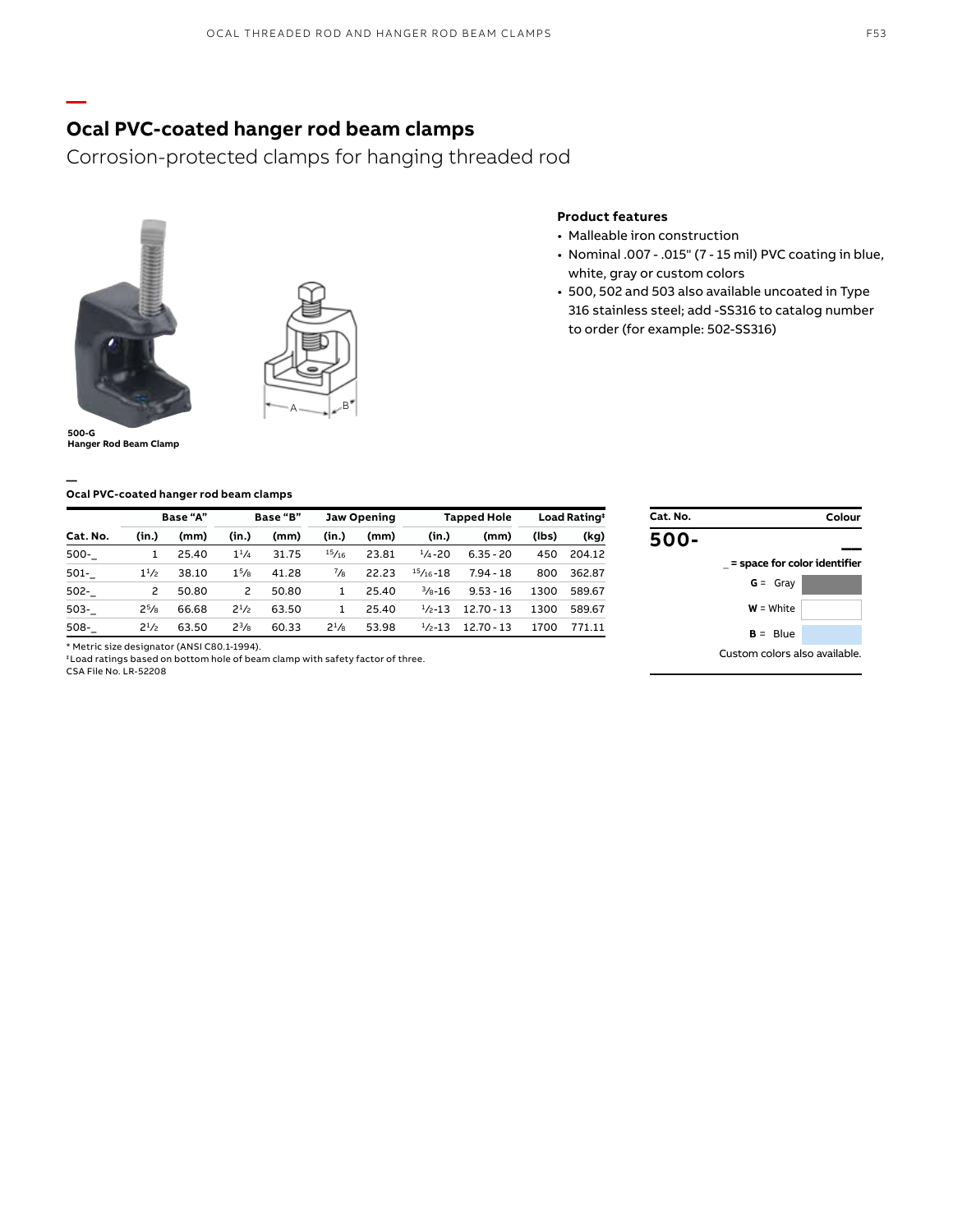# **Ocal PVC-coated mini conduit hangers**

Includes stainless steel bolt and nut for fast, easy installation



### **Product features**

- Nominal .007 .015" (7 15 mil) PVC coating in blue, white, gray or custom colors
- Rated for loads of up to 500 lbs (226.80kg) with a safety factor of three

**Ocal PVC-coated mini conduit hangers**

| Cat. No.   | <b>Pipe Size</b><br>(in.) | <b>Metric Size</b><br>Designator* |
|------------|---------------------------|-----------------------------------|
| MINE1/2-   | 1/2                       | 16                                |
| MINE3/4-   | 3/4                       | 21                                |
| MINE1-     | 1                         | 27                                |
| MINE1-1/4- | $1^{1}/_{4}$              | 35                                |
| MINE1-1/2- | 11/2                      | 41                                |

\* Metric size designator (ANSI C80.1-1994).

| Cat. No.   | <b>Pipe Size</b><br>(in.) | <b>Metric Size</b><br>Designator* |
|------------|---------------------------|-----------------------------------|
| MINE2-     | 2                         | 53                                |
| MINE2-1/2- | 21/2                      | 63                                |
| MINE3-     | 3                         | 78                                |
| MINE3-1/2- | $3^{1/2}$                 | 91                                |
| MINE4-     | 4                         | 103                               |

| Cat. No.      |             | Colour                        |
|---------------|-------------|-------------------------------|
| <b>MINE1-</b> |             |                               |
|               |             | = space for color identifier  |
|               | $G = Gray$  |                               |
|               | $W = White$ |                               |
|               | $B =$ Blue  |                               |
|               |             | Custom colors also available. |

**—**

**—**